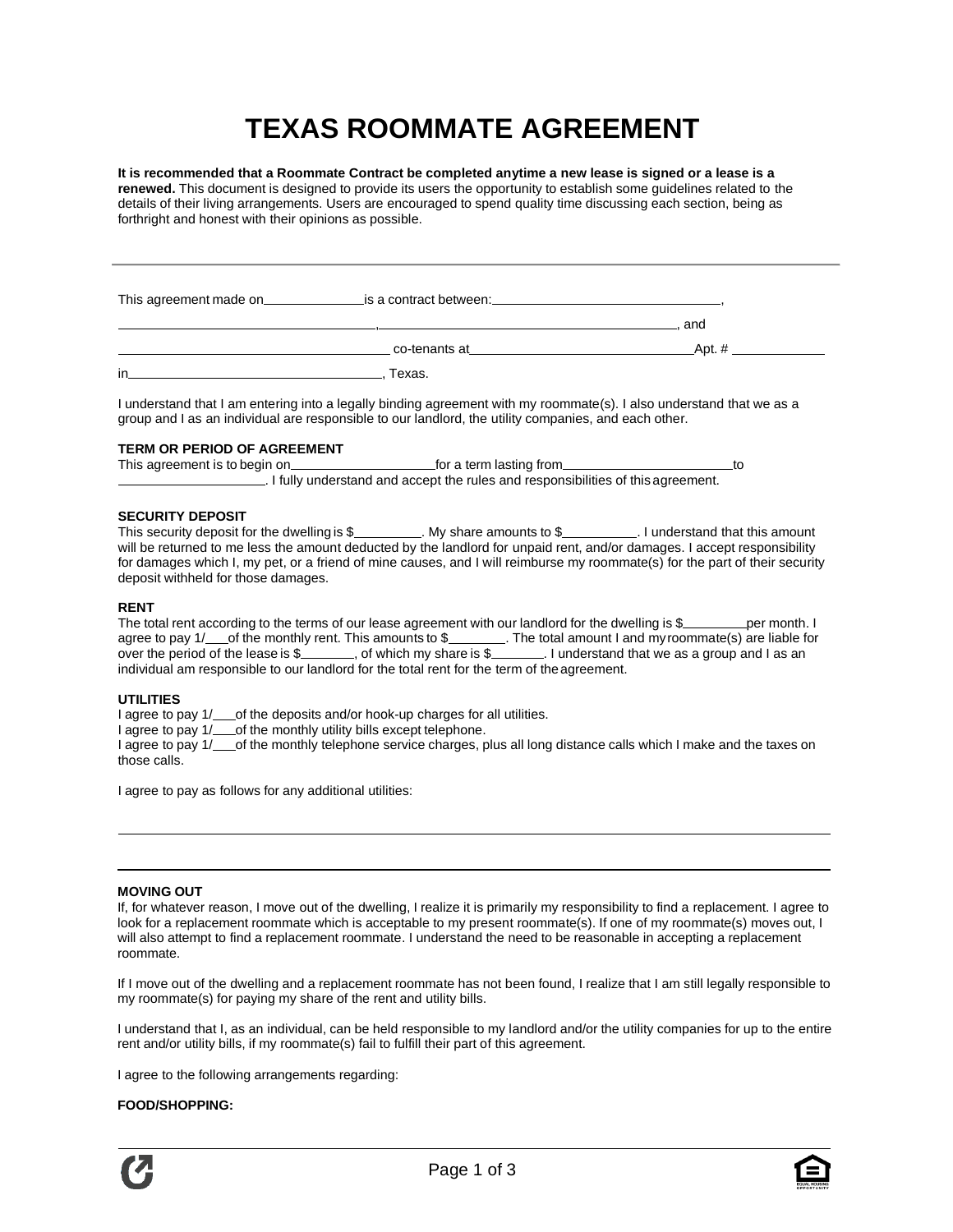**CLEANLINESS/CLEANING RESPONSIBILITIES:**

**PRIVACY:**

**SHARING OF PERSONAL ITEMS:**

**NOISE/STUDY TIMES:**

**PARTIES/ENTERTAINING:**

**OVERNIGHT GUESTS:**

**PETS:**

**ADDITIONAL REMARKS** (attach additional sheets if necessary to address other issues such as security, furniture, appliances):

*As party of this agreement I realize that I, as well as each of my roommate(s), have equal rights to the use of the space and*  facilities in the dwelling with the exception of the areas we have designated as each one's private space. This agreement is *intended to promote harmony between roommates by clarifying the expectations and responsibilities of roommates to each other.*